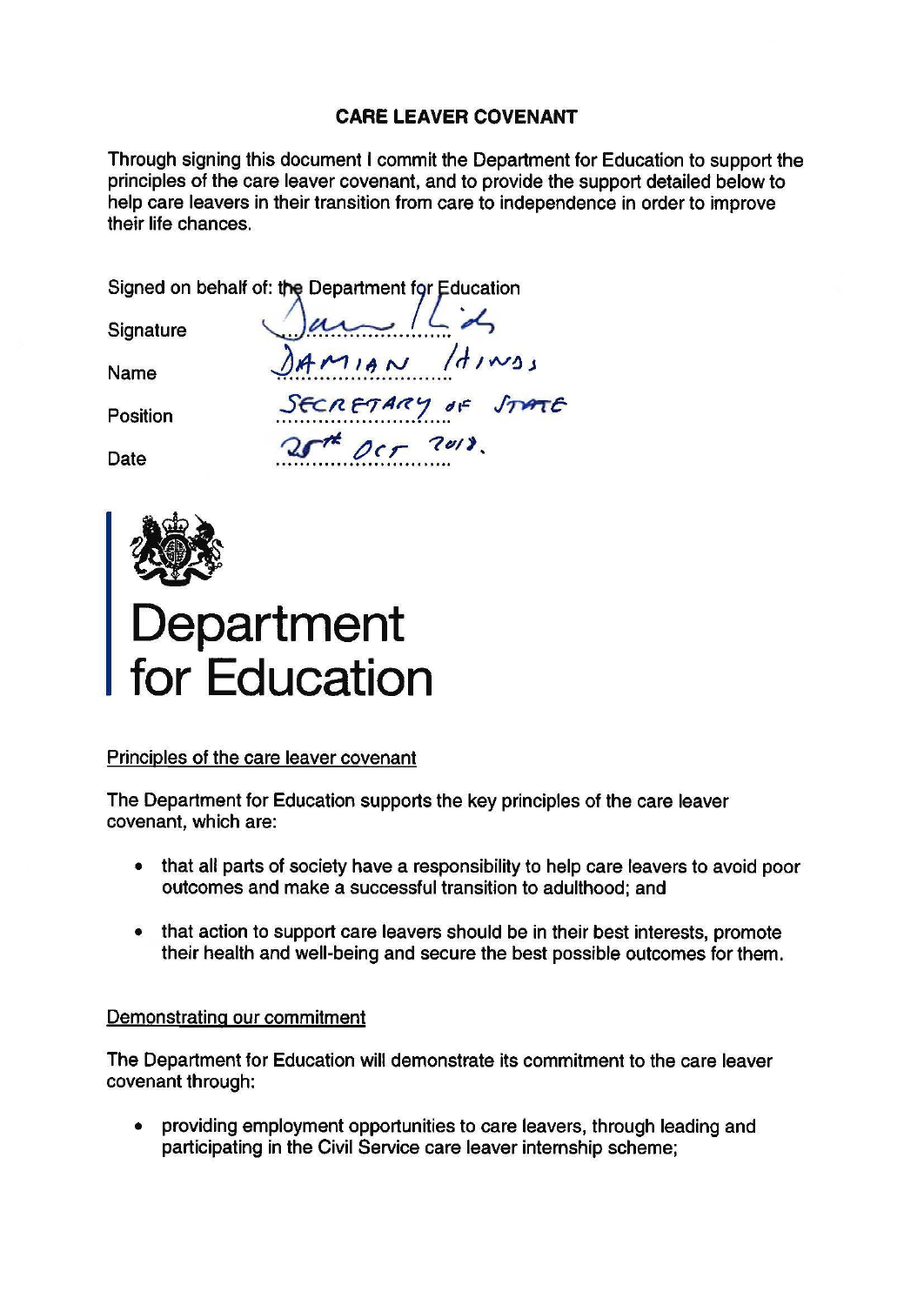#### *Children's Social Care*

- ensuring that the legislative framework that sets out what statutory support local authorities are required to provide to care leavers - as their corporate parent - is kept under constant review;
- setting up a Junior  $ISA with$  an initial payment of £200 for every child who has been looked after continuously for 12 months;
- providing funding to local authorities to implement: Staying Put; the extension of Personal Adviser support to all care leavers to age 25; and extra support to care leavers at high risk of rough sleeping (as part of the cross-Government rough sleeping strategy);
- providing funding to pilot 3 x care leaver social impact bonds to help care leavers engage in education, employment or training **(EET);**
- stimulating innovation in the delivery of leaving care services, through funding projects through the Children's Social Care Innovation Programme, for example the Staying Close pilots;
- funding Spectra First to engage organisations from the private and voluntary sectors with a view to them signing the care leaver covenant;
- appointing a national implementation adviser to provide support to local authorities to improve their offer to care leavers;

## *Schools*

- giving looked after children priority in relation to school admissions;
- requiring every school to appoint a designated teacher to support looked after children's educational attainment;
- requiring each local authority to appoint a virtual school head (VSH) to promote the attainment of all children that the local authority looks after;
- providing Pupil Premium Plus funding of £2,300 per year for every looked after child to local authority virtual school heads (VSHs), to support them to improve looked after children's educational attainment;
- continuing to review support available within the schools system, to help achieve the best possible educational outcomes for looked after children;

#### *SEND*

• encouraging care leavers with Education, Health and Care plans to take part in supported internship study programmes;